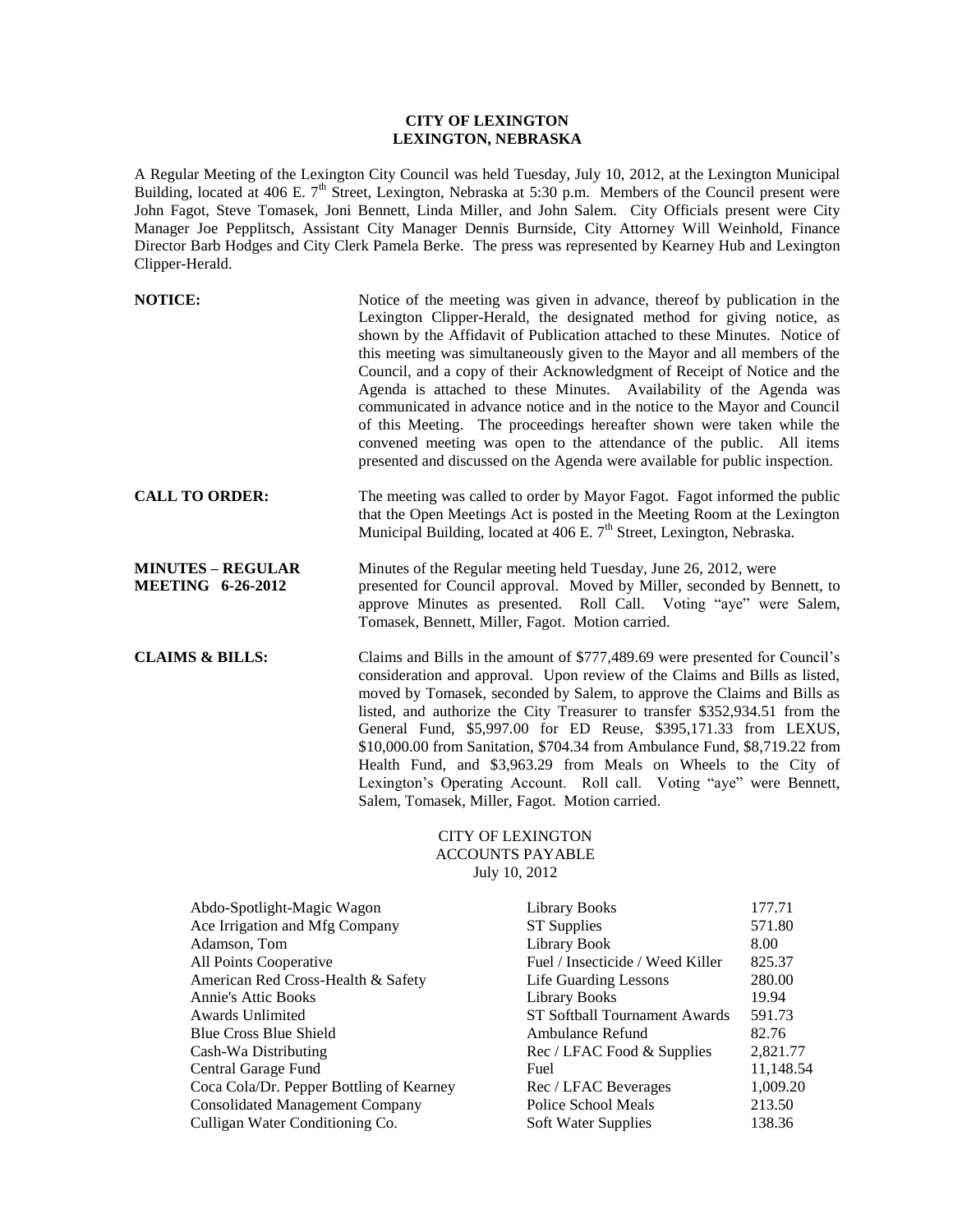Dan's Sanitation Data-Pac Mailing Systems Davis Energy, Inc. Davis, Whitney L. Dawson County Clerk Dawson County Transit Bus Demco, Inc. Diamond Vogel Paint Eakes Office Plus Electric Fixture & Supply Eustis Body Shop, Inc. Fastenal 21.39 Felsburg Holt & Ullevig, Inc. FYR-TEK, Inc. Gale Group, The Gnirk Lawn Care, Inc. Gonzalez, Hansel HD Supply Waterworks Health Claims Fund HOA Solutions, Inc. Holbein, Dahlas D. HTM Sales, Inc. Ingram Library Services JEO Consulting Group, Inc. Jim Phillips Const. Jones Plumbing  $&$  Heating, Inc. Kinney, Joel Knapp Electric, Inc. Lexington Animal Clinic Lexington Health Fund Lexington Newspapers, Inc. Lexington Postmaster Lexington Regional Health Center Lifetime Library Books 202.90 Mac's Short Stop Matheson Tri-Gas Inc. McCookNet Internet Service Mead Lumber & Rental-Lexington Medicaid **Ambulance Refund** 83.13 Meritain Health Municipal Supply Municode Municipal Code Service 2,440.00 Nebraska Department of Economic Development Nebraska Public Power District NebraskaLink NLA/NEMA Conference North Platte Telegraph, The Pablo-Bautista, Nicolasa Paulsen, Inc. Platte Valley Auto Mart, Inc. Plum Creek Cleaners Plum Creek Promotions Presto-X 197.65 Principal 2,075.04 **Dental Premium** 2,075.04 Quality Books Regional Books, Inc. Schwan's Sales Ent

| <b>Sanitation Fees</b>                 | 11,601.60      |
|----------------------------------------|----------------|
| Postage                                | 1,500.00       |
| Fuel / Propane                         | 3,025.76       |
| <b>UTL Refund</b>                      | 71.53          |
| <b>Dispatch Fees</b>                   | 25,000.00      |
| Transportation                         | 30.00          |
| <b>Library Supplies</b>                | 104.25         |
| <b>PK</b> Supplies                     | 394.90         |
| <b>Library Supplies</b>                | 32.81          |
| WWTP / EL Supplies                     | 494.29         |
| Vehicle Window Repair                  | 485.68         |
| <b>WR Supplies</b>                     | 21.39          |
| <b>Stormwater Professional Service</b> | 402.97         |
|                                        | 20.96          |
| <b>Fire Dept Supplies</b>              |                |
| <b>Library Books</b>                   | 365.57         |
| Ground Sterilant                       | 398.80         |
| Mileage to School                      | 299.70         |
| <b>WR Supplies</b>                     | 1,388.32       |
| Claims                                 | 4,313.11       |
| WWTP Comp Install & Setup              | 6,244.00       |
| Lawn Care                              | 600.00         |
| <b>WWTP Supplies</b>                   | 572.66         |
| <b>Library Books</b>                   | 1,124.57       |
| PK Plan PJ                             | 337.54         |
| ST / Main Break Repairs                | 10,290.00      |
| LFAC / GGC Repairs                     | 1,495.25       |
| Mileage to School                      | 99.90          |
| <b>LFAC Pump Motor</b>                 | 22.50          |
| <b>Animal Care</b>                     | 726.80         |
| Self-Funding                           | 33,623.08      |
| Publication                            | 34.87          |
| <b>GGC Postage</b>                     | 165.00         |
|                                        | 378.00         |
| Wellness/Amb Supplies/Tests            | 202.90         |
| <b>Library Books</b>                   |                |
| GGC/Rec/LFAC Food & Supplies           | 415.63         |
| <b>Ambulance Supplies</b>              | 72.00          |
| Service                                | 53.00          |
| Cem / LFAC / WR Supplies               | 402.09         |
| Ambulance Refund                       | 83.13          |
| <b>Health Premium</b>                  | 24,782.04      |
| <b>WR Supplies</b>                     | 2,727.73       |
| Municipal Code Service                 | 2,440.00       |
| <b>Closeout ED Reuse Program</b>       | 5,997.00       |
| 0 & M                                  | 65,000.00      |
| Library Service                        | 150.00         |
| Library Registration Fee               | 90.00          |
| Publication                            | 36.47          |
| <b>UTL Refund</b>                      | 81.92          |
| Concrete                               | 1,242.73       |
| <b>Bldg Insp Vehicle</b>               | 15,812.00      |
| Rug Service                            | 354.00         |
|                                        |                |
| Rec Shirts                             | 1,520.00       |
| <b>Library Service</b>                 | 97.65          |
| Dental Premium                         | 2,075.04       |
| <b>Library Books</b>                   | 50.08          |
|                                        |                |
| Library Books<br><b>LFAC Food</b>      | 23.03<br>77.41 |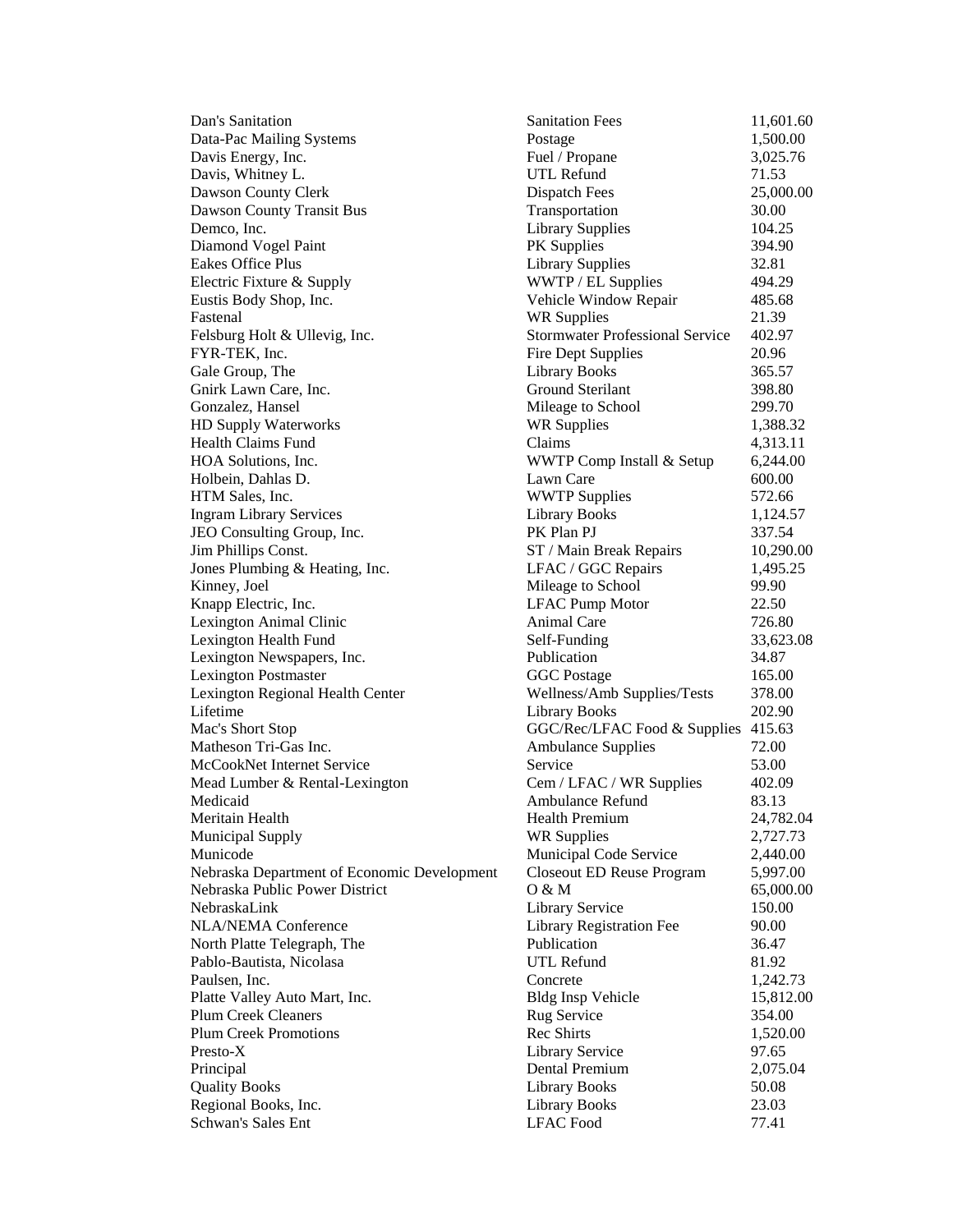| Source Gas, LLC                                              | Gas Service                                 | 319.60          |
|--------------------------------------------------------------|---------------------------------------------|-----------------|
| Steve's Lock & Key                                           | PK Bldg Repair                              | 139.45          |
| T & R Service                                                | <b>Transformer Disposal</b>                 | 650.00          |
| Team Detail & Quicklube                                      | Police Uniform Exp/Car Wash                 | 36.00           |
| Thalman, Julie                                               | <b>Cleaning Service</b>                     | 160.00          |
| <b>Total Lawn Care</b>                                       | Lawn Care                                   | 900.00          |
| Tri-City Tribune                                             | Rec Ads                                     | 240.00          |
| <b>U-Save Business Equipment</b>                             | Cem/ST/BI Supplies/Postage                  | 135.59          |
| <b>Unisan Products</b>                                       | Library / Rec Supplies                      | 199.14          |
| Vision Internet Providers, Inc.                              | Monthly Hosting Fee                         | 210.00          |
| Wal-Mart                                                     | Supplies                                    | 1,023.76        |
| <b>American Cancer Society</b>                               | St Softball Tournament-Support Personnel    |                 |
|                                                              |                                             | 1,500.00        |
| Arnold Pool Company                                          | <b>LFAC</b> Supplies                        | 59.98           |
| Barco Municipal Products, Inc.                               | ST Sign Supplies                            | 1,526.13        |
| Berry, Bo                                                    | <b>Fuel Reimbursement</b>                   | 60.00           |
| Cash-Wa Distributing                                         | Food & Supplies                             | 2,764.63        |
| <b>Consolidated Management Company</b>                       | Police School Meals                         | 74.00           |
| Culligan Water Conditioning Co.                              | <b>Soft Water Supplies</b>                  | 75.20           |
| Dawson Pest Control                                          | GGC / DCOC Service                          | 91.35           |
| Dawson Public Power District                                 | Power Purchase                              | 467.16          |
| Dell Marketing L P                                           | Council Projector / Supplies                | 1,702.27        |
| Downey Drilling, Inc.                                        | Loop System Service                         | 192.14          |
| Electric Fixture & Supply                                    | Muni Bldg Supplies                          | 44.39           |
| Fagot Refrigeration & Electric                               | WWTP / GGC Service & Repair                 | 195.00          |
| Farm Plan                                                    | PK / Cem Supplies                           | 189.18          |
| Great Plains One-Call Service                                | Locates                                     | 148.22          |
| Hach Company                                                 | <b>WWTP Supplies</b>                        | 105.00          |
| <b>Health Claims Fund</b>                                    | Claims                                      | 2,233.97        |
| <b>Heartland Scuba Center</b>                                | <b>Ambulance Supplies</b>                   | 63.95           |
| Hoehner Turf                                                 | Sprinkler Repair                            | 75.00           |
| Homestead Bank                                               | ST Improvement Dist 09-02                   | 55,535.04       |
| International Institute of Municipal Clerks                  | Membership Dues                             | 135.00          |
| Intellicom Computer Consulting, Inc.                         | <b>Computer Service</b>                     | 2,243.00        |
| Jones Plumbing & Heating, Inc.                               | Service & Supplies                          | 2,155.68        |
| K. R. V. N. Radio                                            | <b>NPPD Coop Ads</b>                        | 166.40          |
| Lexington Area Solid Waste Agency                            | Landfill                                    | 1,311.16        |
| Lexington Boys Tennis Team                                   | St Softball Tournament-Support Personnel    |                 |
| Lexington Newspapers, Inc.                                   | Publications                                | 750.00<br>16.76 |
| Lexington City Payroll Account                               |                                             |                 |
| Payroll                                                      | Wages                                       | 150,934.05      |
| Social Security                                              | Employer Portion / FICA Med                 | 11,189.53       |
| Union Bank & Trust                                           | <b>Employer Portion / Pension</b>           | 3,882.94        |
| Union Bank & Trust                                           | <b>Police Pension</b>                       | 2,004.14        |
| <b>ICMA</b>                                                  | <b>City Manager Pension</b>                 | 463.85          |
|                                                              |                                             | 234.24          |
| <b>Lips Printing Service</b>                                 | <b>WR Reports</b>                           |                 |
| Mead Lumber & Rental-Lexington<br>Midwest Laboratories, Inc. | <b>LFAC</b> Supplies                        | 16.98           |
| <b>Morris Press</b>                                          | <b>WWTP Testing Supplies</b><br>GGC Service | 183.10          |
|                                                              |                                             | 73.00           |
| NE Wastewater Environmental Association                      | Conference Registration                     | 135.00          |
| Nebraska Public Health Environmental Lab                     | <b>WR</b> Testing                           | 1,967.00        |
| Nebraska Department of Labor                                 | Unemployment<br>Sales & Use Tax             | 460.00          |
| Nebraska Dept. of Revenue<br>Nebraska Power Review Board     |                                             | 55,935.12       |
| Nebraska Public Power District                               | <b>Annual Fees</b>                          | 2,314.14        |
|                                                              | MS Line/Adams 102 Conversion                | 200,000.00      |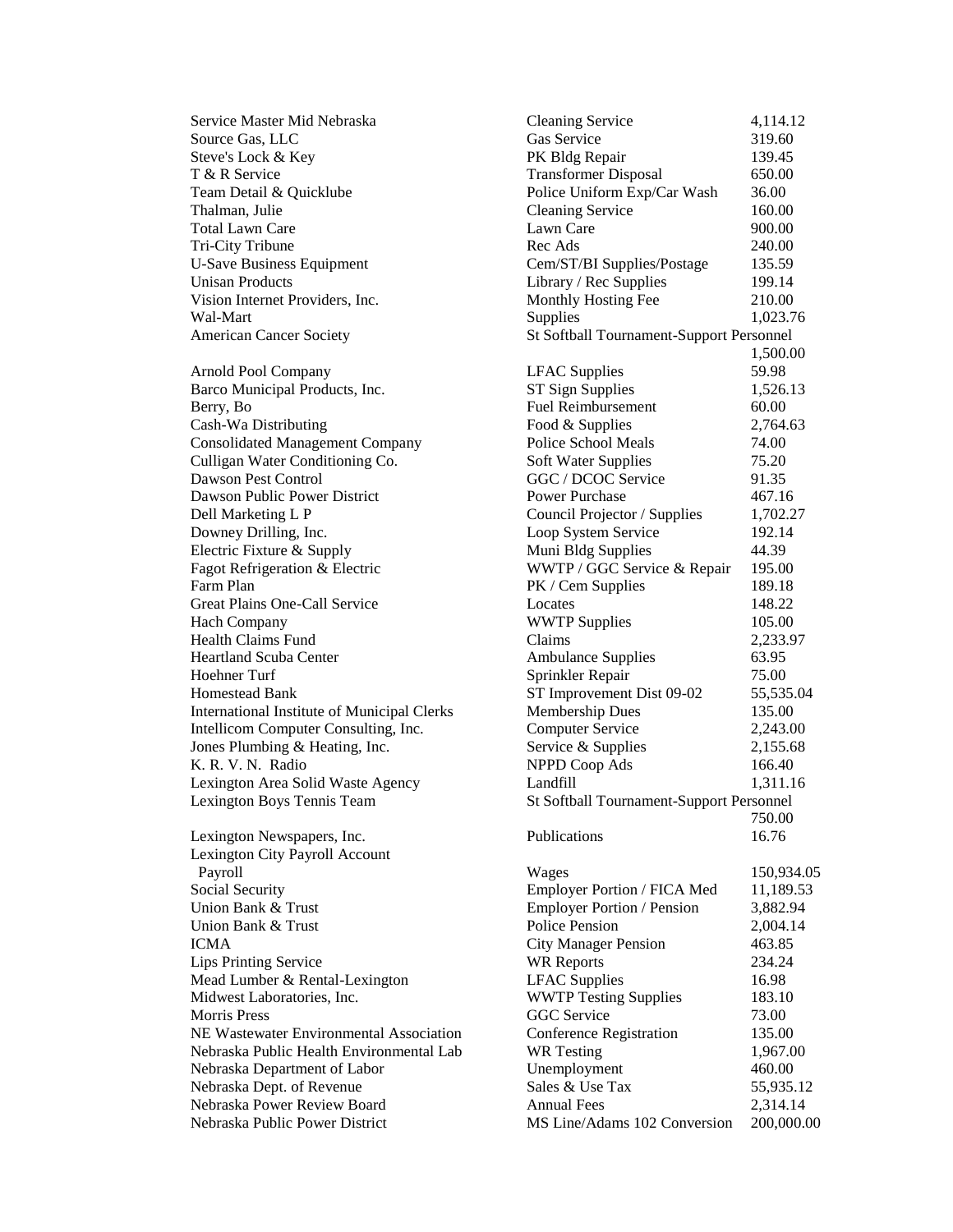| <b>RESOLUTION:</b>             | Resolution No. 2012-13 was presented for Council consideration. Following |            |
|--------------------------------|---------------------------------------------------------------------------|------------|
|                                | <b>TOTAL CLAIMS:</b>                                                      | 777,489.69 |
| Wal-Mart                       | <b>Supplies</b>                                                           | 157.89     |
| WPCI                           | Drug Test                                                                 | 27.10      |
| <b>Twin Rivers Testing</b>     | <b>WWTP PJ Testing</b>                                                    | 3,450.00   |
| Thompson Co., The              | Food & Supplies                                                           | 1,239.19   |
| Source Gas LLC                 | Gas Service                                                               | 1,248.20   |
| Service Master Mid Nebraska    | <b>Cleaning Service</b>                                                   | 65.00      |
| <b>Roberts Dairy Company</b>   | Beverages / Food                                                          | 294.25     |
| <b>Richardson Mowing</b>       | Lawn Care                                                                 | 150.00     |
| <b>Plum Creek Promotions</b>   | Tournament / Race Shirts                                                  | 1,656.62   |
| Platte Valley Glass & Trailers | <b>WWTP</b> Door Replacement                                              | 122.35     |
| <b>Olsson Associates</b>       | <b>DTR</b> Improvements Service                                           | 8,578.92   |
| Nebraska Tech & Telecomm, Inc. | Telephone Service                                                         | 1,358.47   |

discussion, moved by Salem, seconded by Tomasek, to approve Resolution No. 2012-13 as presented. Roll call. Voting "aye" were Miller, Bennett, Tomasek, Salem, Fagot. Motion carried.

## RESOLUTION 2012-13

WHEREAS, Section 77-2711(14), as amended, authorizes the City of Lexington, as a collector of a Local Option Sales Tax, to designate an employee who shall be authorized to review confidential sales tax returns and sales tax return information held by the Nebraska Department of Revenue;

BE IT THEREFORE RESOLVED, by the Council and President of the Council of the City of Lexington, Nebraska, that Joe Pepplitsch, Lexington City Manager, is hereby designated as the employee of the City of Lexington, Nebraska authorized to request and review information from the Nebraska Department of Revenue under Sec. 77-2711(14), and that the City Clerk shall certify such designation to the Nebraska Department of Revenue.

Passed and approved July 10, 2012.

CITY OF LEXINGTON, NEBRASKA

John Fagot, President of the Council

ATTEST: Pamela Berke, City Clerk

**ROUNDTABLE DISCUSSION:** Pepplitsch noted that he had met with DED regarding the site building fund application. He also reported that the bid opening for the Southeast Business Park Improvements will be held on Monday, July 23.

> Burnside gave an update on the paving projects throughout the City. He also noted that a workshop for the Comprehensive Plan update will be held on Thursday, July 19.

> Hodges reported that the utility software upgrade will take 8 to 10 months to complete.

**ADJOURNMENT:** There being no further business to come before the Council, Mayor Fagot declared the meeting adjourned.